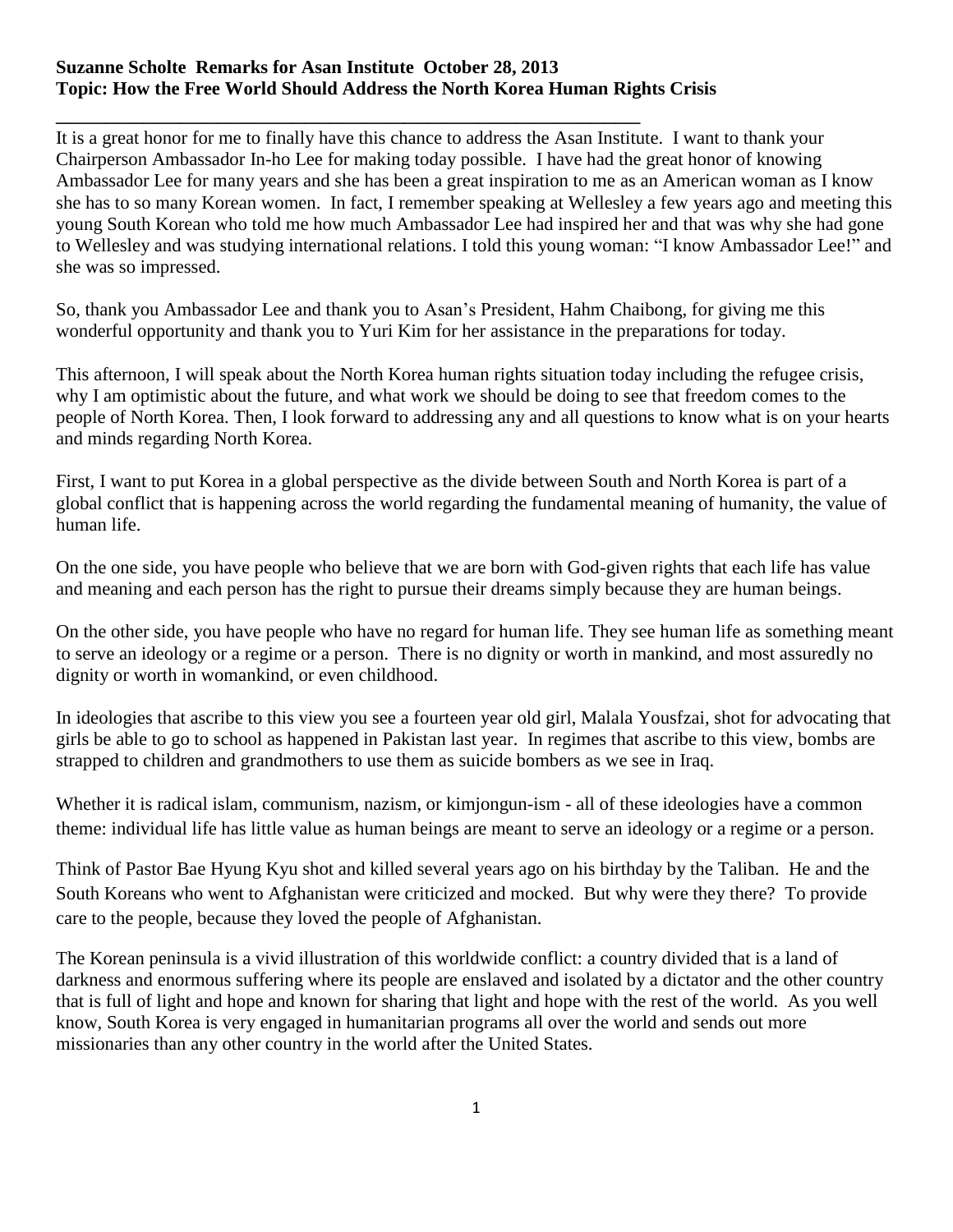I have seen this personally because I have also been engaged in work in North Africa and I remember in the Sahara desert the refugees I have worked with since the 1990s seeing their first Asian: a Korean doctor. The refugee children kept calling him "Jackie Chan" because that was the first time they had ever seen an Asian.

Now, in my opinion, North Korea is the worst human rights tragedy occurring in the world today, and every free person should care about this crisis. Too many have remained silent in the face of the atrocities that are being committed against the Korean people right now. We're shocked at a 14 year old girl being shot in Pakistan like Malala Yousfzai BUT we should also be shocked at the 14 year old North Korean girl, the daughter of Ko Mae Hwa, beaten to death by the North Korea border guards for trying to flee North Korea. I am so glad that Malala has become an inspiring symbol around the world for young girls and their right to education. In fact, UN Secretary General Ban Ki Moon hosted her at the UN last summer. But, who is speaking out for Chang Gook Wha and Noh Yea Ji, the 16 and 15 year old North Korean girls who repeatedly risked their lives to get to freedom in South Korea and were tragically forced back to North Korea in May.

## **The Situation Today**

Right now at this very moment innocent men, women, and children are dying in North Korea's political prison camps and those trying to escape starvation and persecution in North Korea like Chang and Noh are being hunted down and forced back to North Korea from China. Those who are escaping include orphans whose parents died of starvation, mothers and fathers trying to feed their families, and even South Korean POWs trying to reunite with their family.

It has been murderously slow to get the world's attention of the atrocities being committed against North Koreans by the triple Kim dictatorships and Xi Jinping of China, but because of the bravery of over 26,000 escapees from North Korea who have testified about the atrocities, the world can no longer ignore this tragedy.

When my foundation hosted the first North Korean escapees to speak out in the United States in 1997, the first survivors of the political prisoner camps in 1998, and organized the first U.S. Congressional hearing in 1999, many people were in disbelief of the testimonies.

In fact, after Kang Chul Hwan and Myung Chul Ahn testified in a Congressional hearing in 1999, I remember a veteran news reporter from the Associated Press approaching me after the hearing – his face was totally white – "that was the most horrible testimony I have ever heard in my 27 years of reporting."

It has been a long fight to make the case that the human rights issue in North Korea is as important as the nuclear issue, but finally, today, we see the internationally community responding, and we so hope that the people of South Korea will also become more engaged in this issue.

The establishment by the United Nations of the Special Rappourteur on the situation of human rights in North Korea in 2004 and the establishment by the UN Human Rights Council to establish a Commission on Inquiry this year to investigate "crimes against humanity" in North Korea are examples of growing international action. While so much more needs to be done on these issues, at least the international community is realizing the severity of the human rights situation in North Korea.

However, despite the progress in the recognition of this tragedy, there has been little progress for the people of North Korea which is why deliberative action must be taken to promote human rights in North Korea by governments, NGOs, and individuals.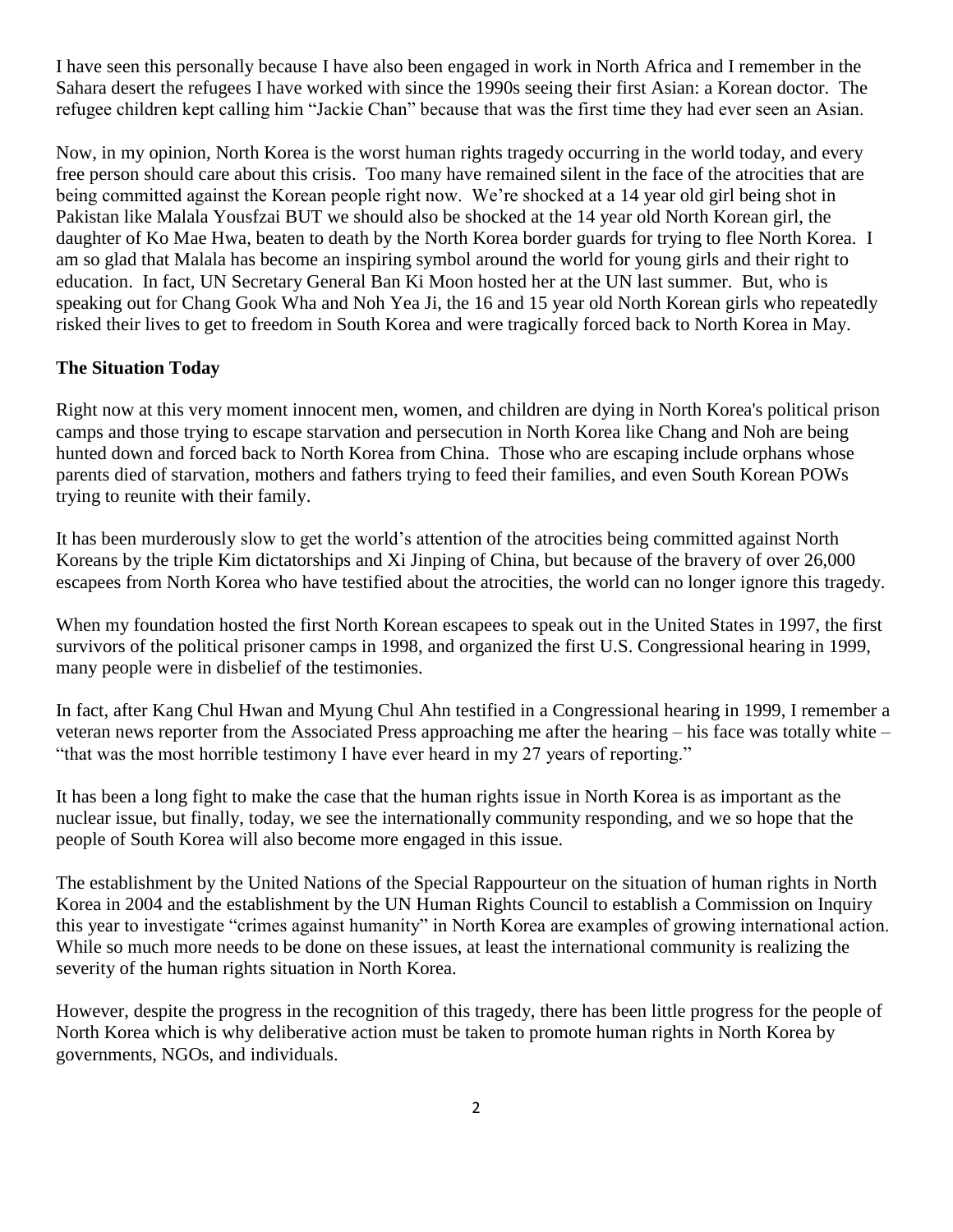North Korea remains the worst human rights tragedy occurring in the world today.

Where else in the world but in North Korea are children born in political prison camps and can be sent to these camps along with their entire families?

Where else in the world can a man be publicly executed for making international phone calls?

Where else in the world does the government turn its back on the buying and selling of its own citizens as the North Korea regime's cruel repatriation policy has led to over 80% of North Korean women to be exploited by human traffickers?

Where else in the world have we seen millions of deaths by famine in a so called industrialized country in the absence of war?

While the world has been tragically slow to acknowledge the every day horrors the North Korean people face, we now have over 26,000 eyewitnesses who have escaped from North Korea to testify about the horrific conditions there. I credit their bravery in speaking out, but also, many of you who are here today who listened to their testimonies and took action on their behalf through advocacy or though published reports.

For 17 years, I have been making the point that North Korea is arguably the world's worst human rights violator. It is a fact that North Korea is the only country in the world that does not allow a single human right ascribed to in the Universal Declaration of Human Rights. How ironic that that document was passed in 1948 by the United Nations in reaction to the atrocities committed by Nazi Germany and Imperial Japan during World War II. 1948 is the year Kim Il Song came to power to ensure that North Koreans would not enjoy a single one of these human rights.

When the Nazi death camps were liberated by the Allied forces during World War II, the international community vowed NEVER AGAIN would we allow these kinds of atrocities to occur. Yet in North Korea it is happening again today as millions have been killed by the triple Kim dictatorships.

And today, the situation facing those who try to escape is worse today than ever before because of Kim Jong Eun and Xi Jinping have escalated an already brutal crackdown for those trying to escape.

While we have gained greatly in the recognition of the severe human rights violations in North Korea, we have absolutely lost ground on the North Korean refugee issue due to the ongoing collaboration between China and North.

The border situation is worse today than ever before. Since the death of Kim Jong-Il, North Korea has increased its border guards and issued a shoot-to-kill order, while China has increased electronic surveillance and continues to threaten its own citizens if they help North Koreans. Last year, Joo Sung Ha, a reporter with Donga Ilbo, released a Yanbian police document which offered rewards to Chinese citizens who turn in North Koreans who are trying to escape and severe punishment if they do not.

China's repatriation policy is what has caused ninety percent of North Korean women to be victimized by traffickers.

We have seen a rapid decline in North Koreans escaping to freedom in South Korea and other countries because of this collaboration between North Korea and China. The situation in China for refugees and those who try to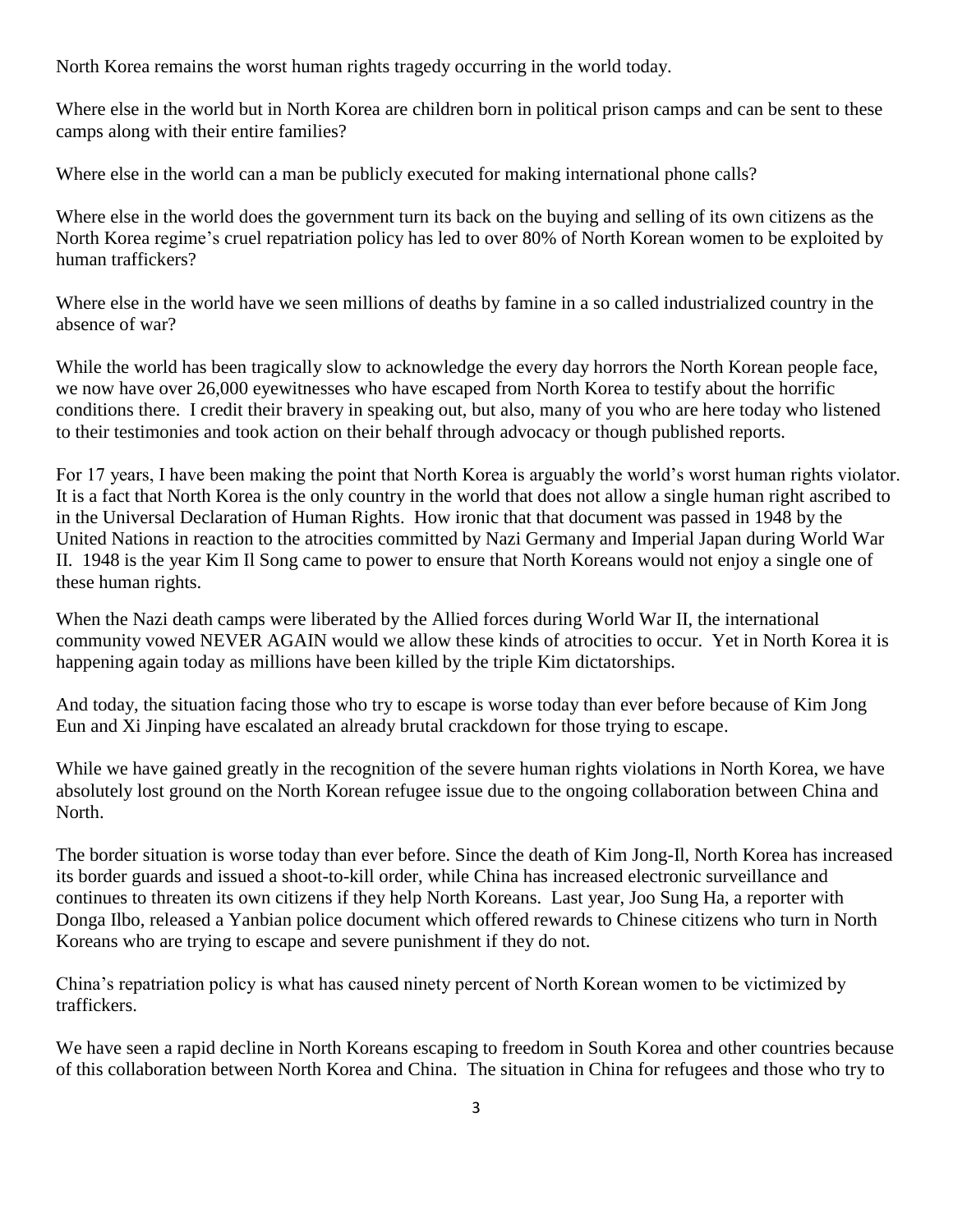help them is increasingly violent. It is appalling that China will allow North Korean assassins and spies the freedom to hunt down and kill those trying to assist refugees like Kim Chang-Whan, Kang Ho-Bing, and Kim Do Hyeon and jail and torture rescuers like Kim Yong Hwa, but will not allow the internationally recognized agency – the UNHCR to have any access to these refugees.

We saw this ongoing cruelty with the incident that happened in Laos on May 27 when the government of Laos and China conspired with the North Korea regime to force nine young North Korean orphans against their will back to North Korea. These nine children had been rescued by a young South Korean, who we call MJ, and his wife. For years this couple gave up their own safety and freedom to shelter these children in China and nurture them back from the misery they had fled as North Korean orphans. All suffered from hunger, skin diseases and digestive disorders. All had the scars from beatings by Chinese and North Korean border guards and police. MJ and his wife not only helped these children regain their health but they also educated them, loved them and treated them as their own children.

We know that the regime in North Korea ordered that these children be forced back to North Korea and we know that the morning they bordered a plane for China that the Laotian authorities lied to these nine children telling them they were going to South Korea.

It is hard for us to imagine this kind of cruelty but this incident reminds us that we are facing a great evil in the Kim Jong Eun regime. We must continue our call for the Government of China to change its repatriation policy and respect the human rights of the North Koreans who are escaping to China.

## **Dramatic Changes**

When Professor RJ Rummel prepared a study decades ago of DEMOCIDE, a term describing governments that kill their own people, he examined all the totalitarian dictators -- Stalin, Hitler, Mao, Kim Il Sung and many others. He concluded that in North Korea "In no other country in modern times has control by a party and its ruler been so complete."

However, as someone who has worked on this issue for 17 years, I am more optimistic today than ever before about North Korea because the North Korea of Kim Jong Eun is not the North Korea of Kim Il Song or Kim Jong Il because of dramatic changes that have occurred in North Korea.

There have been dramatic and unprecedented changes that have occurred as a result of the resiliency of the North Korean people. Two major ways in which the regime has maintained power are gone: the public distribution system (PDS) and isolation.

The PDS, in which the regime distributed food and material goods, broke down during the famine years. This system made the entire population dependent on the regime for survival, but the resiliency of the North Korean people led them to start trading and selling among themselves leading to an explosion of private markets throughout North Korea to such an extent that the majority of the population now survives on their own through these markets.

Capitalism is thriving in North Korea. Attempt after attempt by the regime to shut down and then to try to control these markets repeatedly failed. That is why in December 2009, the regime tried to clamp down on these markets and shut down a growing middle class by a currency devaluation and issuing new currency essentially wiping out everyone's savings.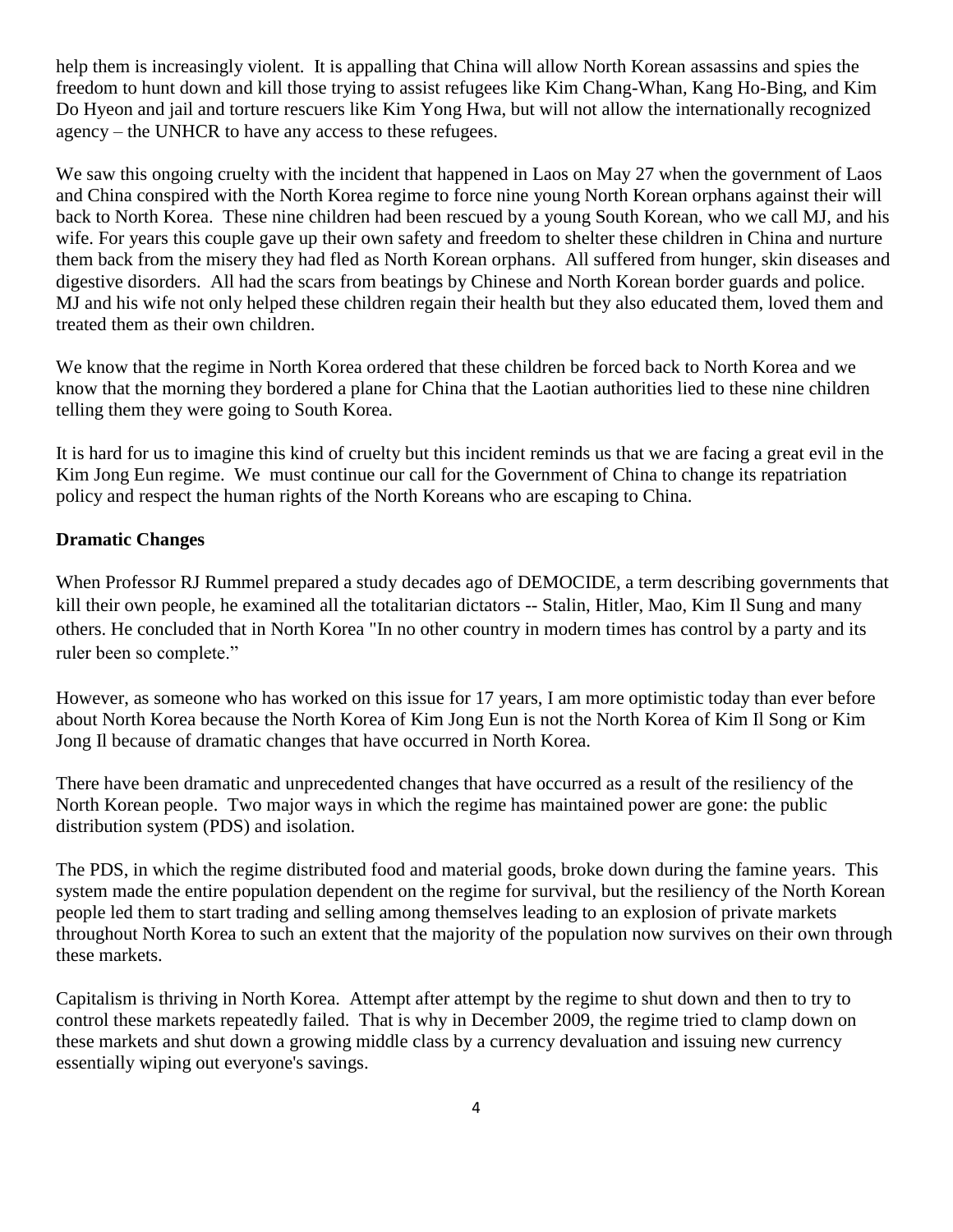The purpose of this action was an attempt by the regime to destroy those who were trying to save and to reassert its control. But it failed. The overwhelmingly hostile reaction to the currency devaluation by the North Korean people led to the regime doing something it had never done in its brutal, repressive over 60 year history: it apologized. Now the regime has accepted the existence of well over 200 markets.

The famine not only led to these private markets but it also led to the people to no longer trust the regime. Defectors tell us that in the past it was every citizens' strong desire to become a member of the Korean Worker's Party, the path to success in North Korea. But, now, their goals have changed: their desire now is to survive by making money and providing for their families.

Another powerful tool of the regime to maintain control is also gone ---isolation. The ability to cut the North Korean people off from the rest of the world is no longer possible. The information age has also reached North Korea despite attempts by the regime to keep North Koreans literally "in the dark." Over half a century of propaganda which convinced the North Korean people that they were the most advanced nation and lived in a wonderful paradise has totally unraveled as so much information is getting into North Korea.

More and more North Koreans are listening to foreign radio broadcasts, watching South Korean soap operas and Western films and they know their regime has been lying to them about South Korea and the rest of the world.

Defectors have told me that the Western film TITANIC became so widely watched in North Korea that the regime felt compelled to inform its people that the movie was a depiction of the failure of capitalism -- the great ship, Titanic, symbolizing capitalism sunk on the same day as Kim Il Sung's birthday: April 15, 1912.

Perhaps, one of the greatest changes is the fact that over 26,000 North Koreans have fled and most are residing in South Korea and many are communicating with their family members providing another source of information about the outside world.

Now, you have a population that is increasingly getting information from the outside world and is no longer dependent on the Kim regime to survive.

## **What Must Be Done**

There is so much that we can do to help the North Korean people.

First, we need to continue to pressure the government of China to stop kowtowing to the regime in North Korea. We know that the Chinese people are on our side on this issue – they do not support this cruel, inhumane and barbaric repatriation policy. We are seeing cracks in China's support for the Kim regime. The Chinese people are increasingly questioning their government's support for Kim Jong Eun as he continues to provoke and threaten stability in the region.

In fact, Deng Yuwen, editor of *Study Times* which is the journal for the Central Party School of the Communist Party of China, actually wrote an article stating that China should "give up on Pyongyang and press for the reunification of the Korean peninsula." He lost his position but his words resonated.

South Korea needs to continue to press China on this issue as the two countries celebrated their twentieth anniversary of diplomatic ties last year and enjoy a robust trade relationship expected to top \$300 billion annually by 2015.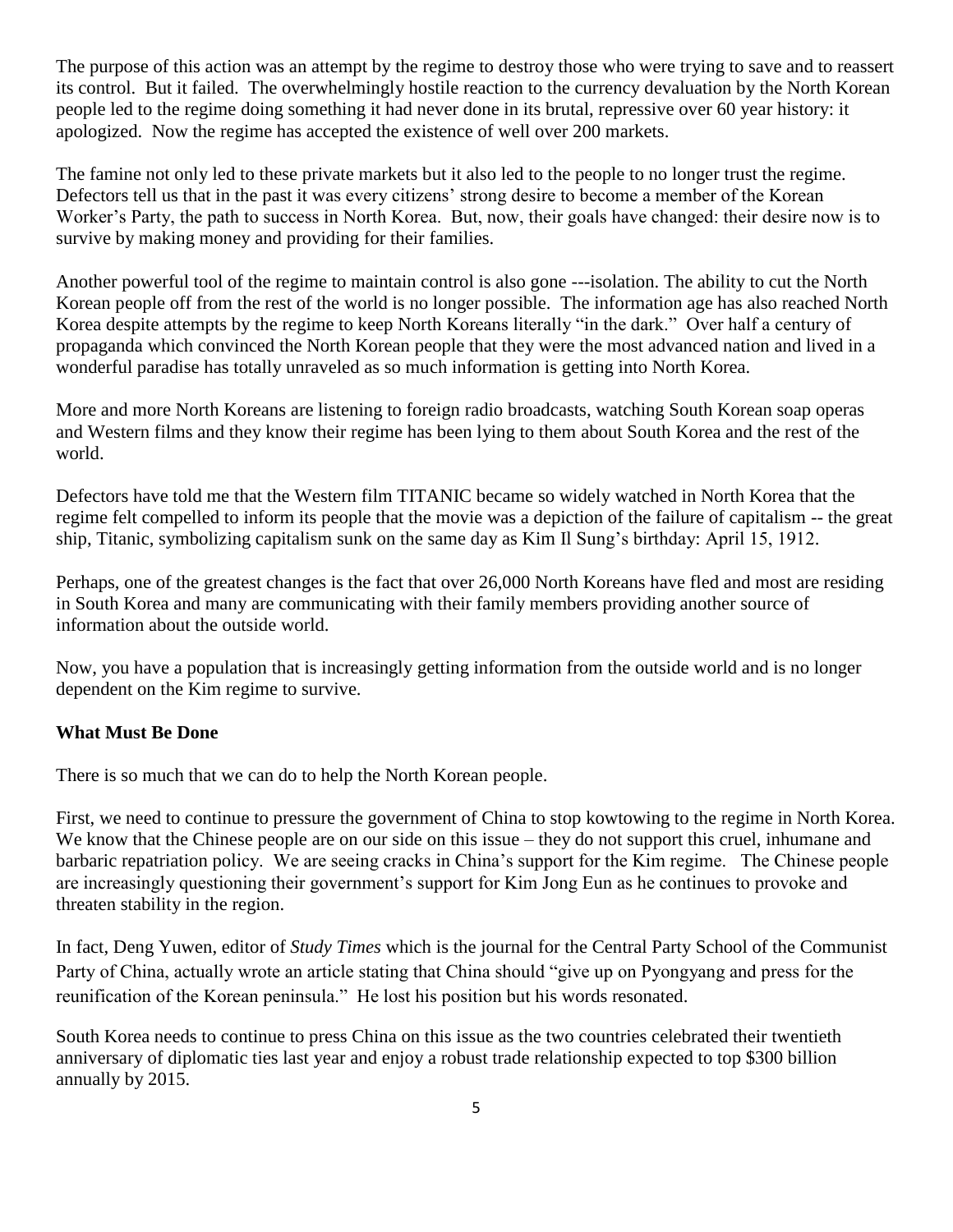As you well know, South Korean culture is very popular in China and to be frank, the Chinese know that the future is with South Korea, NOT North Korea.

While South Korea and the US government need to press China, we must also do our part as NGOs and individuals. We recently posted a YOU TUBE video featuring North Korean refugees who escaped through China as well as released THE LIST of North Koreans and humanitarian workers seized by the Chinese authorities. Both of these have Korean versions – we would love to get your help in spreading the word about this information which is on our website [www.nkfreedom.org](http://www.nkfreedom.org/) where a petition can be signed to Xi Jinping - we want people from all over the world to sign this petition which we plan to deliver to the Chinese embassy on December 10<sup>th</sup>, Universal Human Rights Day.

Second, we must never again sideline human rights concerns for the failed belief that North Korea will ever give up its nuclear weapons. I have been saying this for nearly two decades: the regime in North Korea never intended, nor will it ever, give up its nuclear program.

Now, I know this is a topic of great controversy but history will judge: I was a North Korea human rights activist during the days of DJ Kim and Roh Moo-hyun and you would have thought that these men would have cared about human rights. They were supposed to be leaders who cared about human rights – but they showed no concern for the horrific suffering of the people of North Korea and they contributed to the deafening silence during the years of the so called Sunshine policy.

Tragically, both South Korea and the United State sidelined human rights concerns because of the desire to reign in North Korea's nuclear ambitions. During all these years of non-proliferation treaties, the Agreed Framework, the Sunshine Policy, the Engagement Policy, and the 6 Party Talks, millions of North Koreans have died. Actually, died is the wrong word because it suggests they simply passed away. They were in fact starved to death, worked to death, tortured and beaten to death, publicly executed, by the very deliberate and very intentional policies of Kim Il Song and Kim Jong-il that are continuing today under the dictatorship of Kim Jong Eun.

How did the regime in North Korea respond to the 6 party talks and the decades of giveaways of both the U.S. and South Korean governments and their peaceful attempts to negotiate a nuclear free Korean peninsula? North Korea became a nuclear power, proliferated its nuclear technology to terrorist regimes, helped Syria develop a nuclear facility modeled after its own facility and develop its chemical weapons program and carried out unprovoked attacks on South Korea that led to the deaths of both military and civilians. Thankfully, Israel destroyed the nuclear site in Syria before it could be used to terrorize that region and our democratic ally, but tragically over 1400 Syrians died just recently as the result of a chemical weapons attack.

The North Korea regime's longtime friend in Syria, now the center of widespread condemnation as a UN team of chemical weapons inspectors has confirmed the nerve agent sarin was used to kill thousands of civilians in what UN Secretary General Ban Ki Moon has described as the "most significant confirmed use of chemical weapons against civilians since Saddam Hussein used them in Halabia in 1988."

We have failed to learn the lessons of history that appeasement of dictatorships only leads to more suffering. We failed to listen to the North Korea defectors from the highest ranking, the late Hwang Jang Yop, to those who have escaped more recently, who have repeatedly warned us that the North Korea regime will never give up its nuclear program.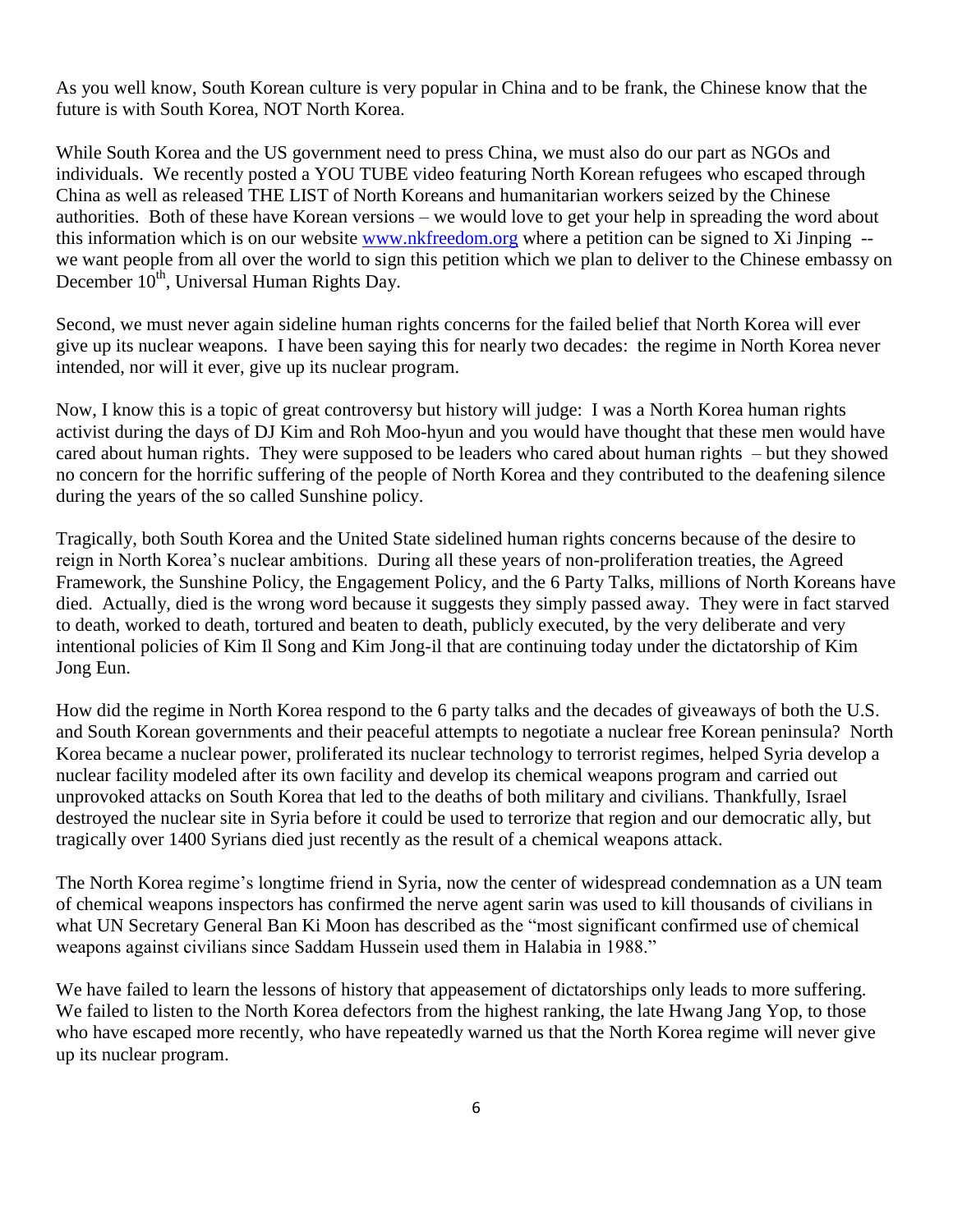It is time to make human rights in North Korea the cornerstone of our policy and the call for human rights improvements in North Korea part of any dealings or negotiations with the North Korea regime.

Third, we must not fund this regime ever again. While his people faced massive starvation, Kim Jong-il continued to spend millions on his nuclear program, and today his son is continuing this reckless and cruel policy. Today most North Koreans that are not part of the regime's elite, face chronic hunger and malnourishment, while Kim Jong Eun diverts billions to develop nuclear weapons, threaten South Korea, and destabilize the region. The cost of just one rocket launch is roughly US\$850 million -- enough money to feed 19 million North Koreans for an entire year.

We must not make the mistake again of feeding this regime. We should not provide ANY food or humanitarian assistance unless we can monitor it to the point of consumption. Just this past year, three humanitarian workers who have worked regularly inside North Korea have come to me to express their frustration that all their best efforts only helped the regime. They have come to the same conclusion that the defectors repeatedly tell us: we must work to end this regime if we truly want to help the North Korean people.

They echoed the same stories we heard during the famine from respected organizations like Action Against Hunger and Doctors Without Borders that were trying to deliver humanitarian aid. These NGOs left in protest because they knew their assistance was being diverted. One gripping story by Action Against Hunger detailed their efforts to save North Korean orphans in Chongjin by providing tons of baby formula only to discover the formula had been taken from the orphanage and sold to help the regime. It is hard to imagine that Kim Jong-il and his elites have such a disregard for human life that they would steal baby formula from starving orphans, but Kim Jong-Eun has the same disregard for his own people as his father did.

Just remember that Kim Jong Eun will only act to maintain his own power, he will never act in the best interest of the people of Korea – whether North Koreans or South Koreans.

That is why we must act and make decisions based on how we can best help the people of North Korea – because that ultimately will be what is best for South Koreans, and all Koreans.

Fourth, the South Korean Assembly must act in unity on this issue. It is a national disgrace that the Assembly has not been able to pass a North Korea Human Rights Act. The people who should care the most about human rights, the so-called South Korean leftists, have cared the least. We have seen major political parties in other countries join together to address the North Korea regime's violations of human rights: the United States Congress in 2004, 2008 and 2012; the Japanese Diet in 2006, the Parliaments in the United Kingdom and Europe, while the United Nations appointed a Special Rapporteur on human rights in North Korea in 2004 and has adopted a resolution every year since 2005 and most recently established a Commission of Inquiry.

Why is it that the international community has recognized the horrific crimes being committed against the people of North Korea but South Korea remains divided on this issue. South Korea has been slow to respond because of the political climate in this country. But, the fight for human rights in North Korea is not a political issue. It is a life or death struggle over the fate of 23 million people who live under one of the cruelest dictatorships in modern history.

Fifth, we must empower the North Korean defectors and support their efforts. There is no more powerful weapon that South Korea has than the TRUTH – the TRUTH told by those who have escaped. It is critical that we reach out to the North Korean people and empower the North Korean defectors to carry out their mission to bring peaceful change to North Korea. For example, there are over 14 North Korean Defector churches in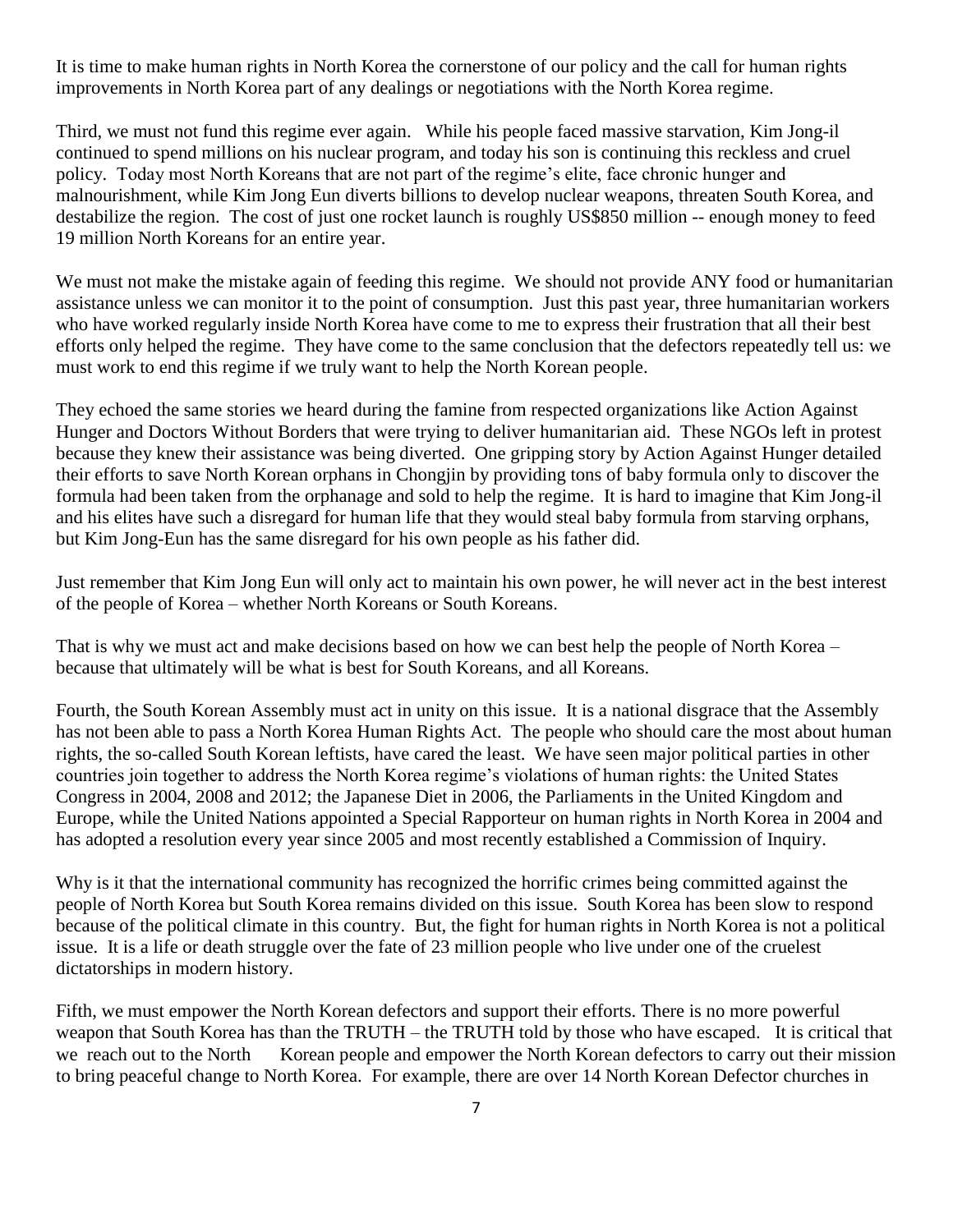South Korea. Because this is first and foremost a spiritual battle this is a very important development. Unlike the South Korean megachurches which have supported the North Korean regime, these churches are the true church. Like South Korean megachurches, these North Korean defector churches are very missions oriented and their number one mission is North Korea. They are not afraid to speak TRUTH into the darkness that is North Korea.

For example, Pastor KANG Chul Ho, one of the first North Korean defector pastors and his Church, SEATU Church, have as their goal to tear down the idolatrous statue of Kim Il Sung in Pyongyang and build their church on that site once North Korea opens up. These defector churches need financial support because there parishioners are all defectors trying to make their way in South Korean society. Churches here in South Korea should make them their missions project and give them regular support.

We urgently need to support the defector organizations – so many of them are doing such effective work. For example, Free North Korea Radio is broadcasting every day into North Korea, and the Fighters for a Free North Korea is sending in pamphlets with true information, flash drives which depict the uprisings against dictators in North Africa and the Middle East, short wave radios, and money to boost the private markets, through balloon launches.

Both Kim Seong Min of Free North Korea Radio and Park Sang Hak who leads Fighters for Free North Korea are regularly targeted for assassination by the Kim regime. This illustrates how effective their work has been in reaching out to the people of North Korea. In fact, according to surveys, Free North Korean Radio is the most popular nongovernmental radio station that has ever broadcast into North Korea. Every survey since Free North Korea Radio was founded has had this same result. It confirms that there is nothing more powerful than North Koreans living in freedom in South Korea reaching out to their enslaved brothers and sisters in North Korea.

We see signs of increasing discontent inside North Korea similar to the signs in the late totalitarian regimes in Eastern Europe. Supporting this free flow of information though radio broadcasting especially by North Korean defectors is the most effective way to reach the North Korean people because the internet is only available to a small number of the elites in the regime.

Furthermore there is another defector organization: The North Korean People's Liberation Front which was established in the fall of 2010. It was formed by former North Korean military from officers to regular soldiers. This is significant because the only time there was organized opposition against the regime was from military leaders. These military leaders had studied in the Soviet Union and returned to North Korea with the desire for the country to open up to reform. They operated against the regime from 1989 until 1994. Although they were all discovered, tracked down and most executed, they were able to operate for at least 5 years.

Remember two significant things about the North Korean military: all North Korean males must serve for ten years and the elites are exempt. This means that the North Korean military truly represents the North Korean people.

Remember what happened to Kim Il Sung and Kim Jong il's good friend, Nicolae Ceausescu in Rumania. The army turned against this dictator in favor of the people. More recently, in Egypt, the army turned against the dictator in favor of the people. We know how important the military is to the regime's survival as we have seen Kim Jong Eun work aggressively to solidify support in the military for his regime.

We need to convince those in the North Korean military that their true enemy is this regime as the back to back Kim dictatorships have killed more North Koreans than were killed during the Korean War.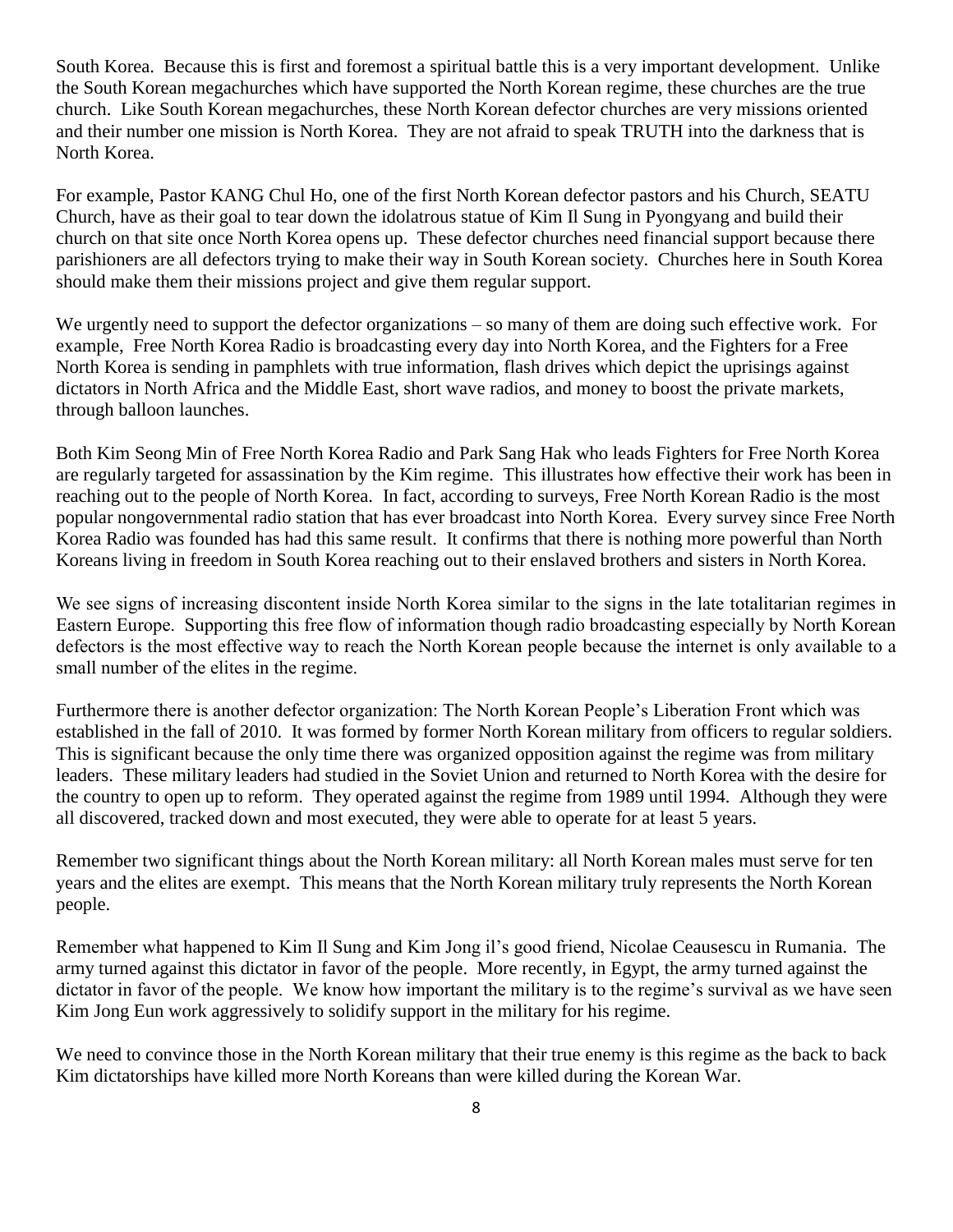Sixth, we must address the one missing ingredient in this fight for human rights in North Korea, and that is the fact that there is no one inside North Korea pressing for change internally – which underscores just how repressive the Kim Jong Un regime is. This is the last stronghold of the regime, the only missing ingredient for change: internal opposition. Right now the elites have absolutely no incentive to oppose Kim Jong Eun because their entire lives are wrapped up in his success.

We must assure them that they would have a stake in the future if North Korea opens up to reform. The elites that have defected know and understand this. They have also formed groups like NKIS, NKSIS and CDNK which can greatly advise us with information and action.

But we also must cut off the flow of money to the regime that buys their loyalty. The U.S. Congress has introduced HR 1771 that we are working hard to pass. This legislation would cut the regime off from the international banking system because of its involvement in the proliferation weapons of mass destruction, counterfeiting, drug smuggling and other illicit activities.

We must also address those who are committing atrocities against the North Korean people, we must put them on notice too – that they will be held accountable for their crimes against the Korean people. This is why the South Korean government needs to do more than just support the National Human Rights Commission efforts to publicize cases as we saw last year with the North Korea Human Rights Infringement Report that publicized 834 cases.

South Korea should immediately convene a tribunal of respected judges to begin the prosecution of those in the regime that are responsible for the political prison camps, the attacks on South Korea, the misappropriation of food aid and other atrocities. The UN Commission of Inquiry half-way through its investigation of crimes against humanity in North Korea and has already concluded the regime has committed "unspeakable atrocities."

But how can we stop the atrocities that are being committed each day against the North Korean people: we must signal to those in power in North Korea that the price of their continuing blind support of the Kim Jong Eun regime will come at a high cost. We have to make every effort to try to stop the atrocities that are happening at this very moment in North Korea.

We must signal to those who are responsible for working to death hundreds of thousands of men, women and children in North Korea's gulag that they will be held accountable for their crimes.

We must signal to those who are beating and abusing repatriated refugees and beating the bellies of pregnant North Korean women that they will be held accountable for their crimes.

We must signal to those who are holding abductees from South Korea, Japan, and other nations, and keeping Korean War POWs from getting home, that they will be held accountable for their crimes.

In addition, there are a number of compelling reasons for South Korea to consider as to why such action is important for reunification.

Because North Koreans are citizens of South Korea under the Korean constitution, they have legal standing in South Korea. For example, the Musan detention center guard who beat and crippled Bang Mi Sun who had been sent there as punishment because she had fled to China to feed her starving children; the political prison camp guards at Camp No. 14 who tortured Shin Dong Hyok when he was just fourteen years old because he